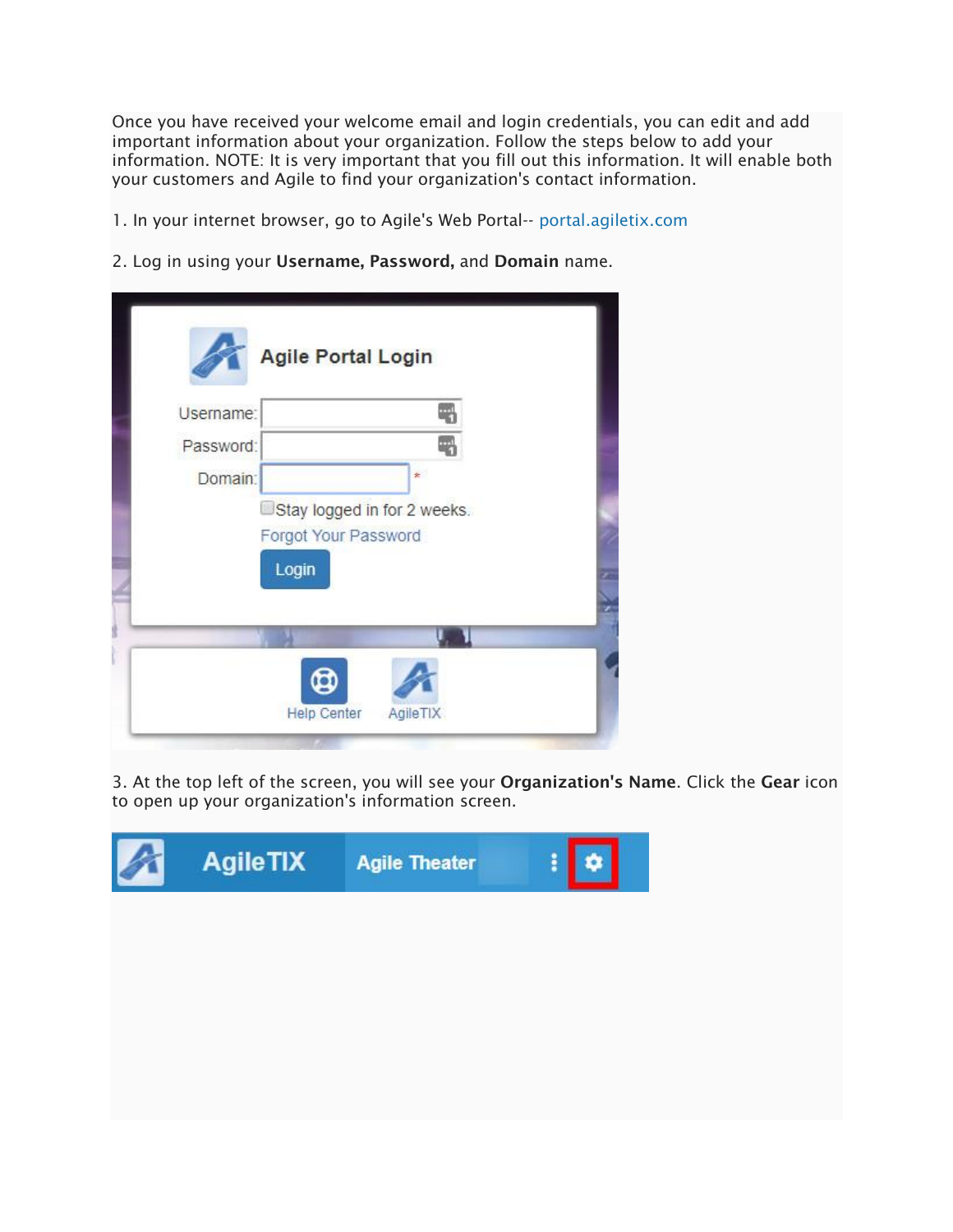4. In Properties, you can update your Organization's Address and add an Administration Email. The Administration Email will appear on any email notifications that your customers will receive (i.e. [info@sandbox.com,](mailto:info@sandbox.com) etc.).

| <b>Name</b>                        | Agile Theater (QA)         | 5                       |
|------------------------------------|----------------------------|-------------------------|
| <b>Short Name</b>                  | <b>ATS</b>                 |                         |
| Address <sub>1</sub>               | 2102 Avenue Ave.           |                         |
| <b>Address 2</b>                   |                            |                         |
| City                               | NASHVILLE                  |                         |
| State / Province                   | Tennessee                  | $\overline{\mathbf{v}}$ |
| Zip / Postal Code                  | 37212                      |                         |
| <b>Administration Email</b>        | noreply@agiletix.com       |                         |
|                                    | √ Create Report Attachment |                         |
| <b>Accounting ID</b>               | ats-belcourt               |                         |
| <b>Organization Type</b>           |                            |                         |
| <b>Organization Contract Level</b> |                            |                         |
|                                    | <b>Retired</b>             |                         |
| <b>Organization Logo</b>           | <b>Upload New Logo</b>     |                         |

5. Click the Upload New Logo button. This image will appear on your print-at-home tickets. Image size should be 400 pixels wide by 534 pixels high at 72 dpi.

| Organization Logo | <b>Upload New Logo</b> |
|-------------------|------------------------|
|                   |                        |
|                   |                        |
|                   |                        |